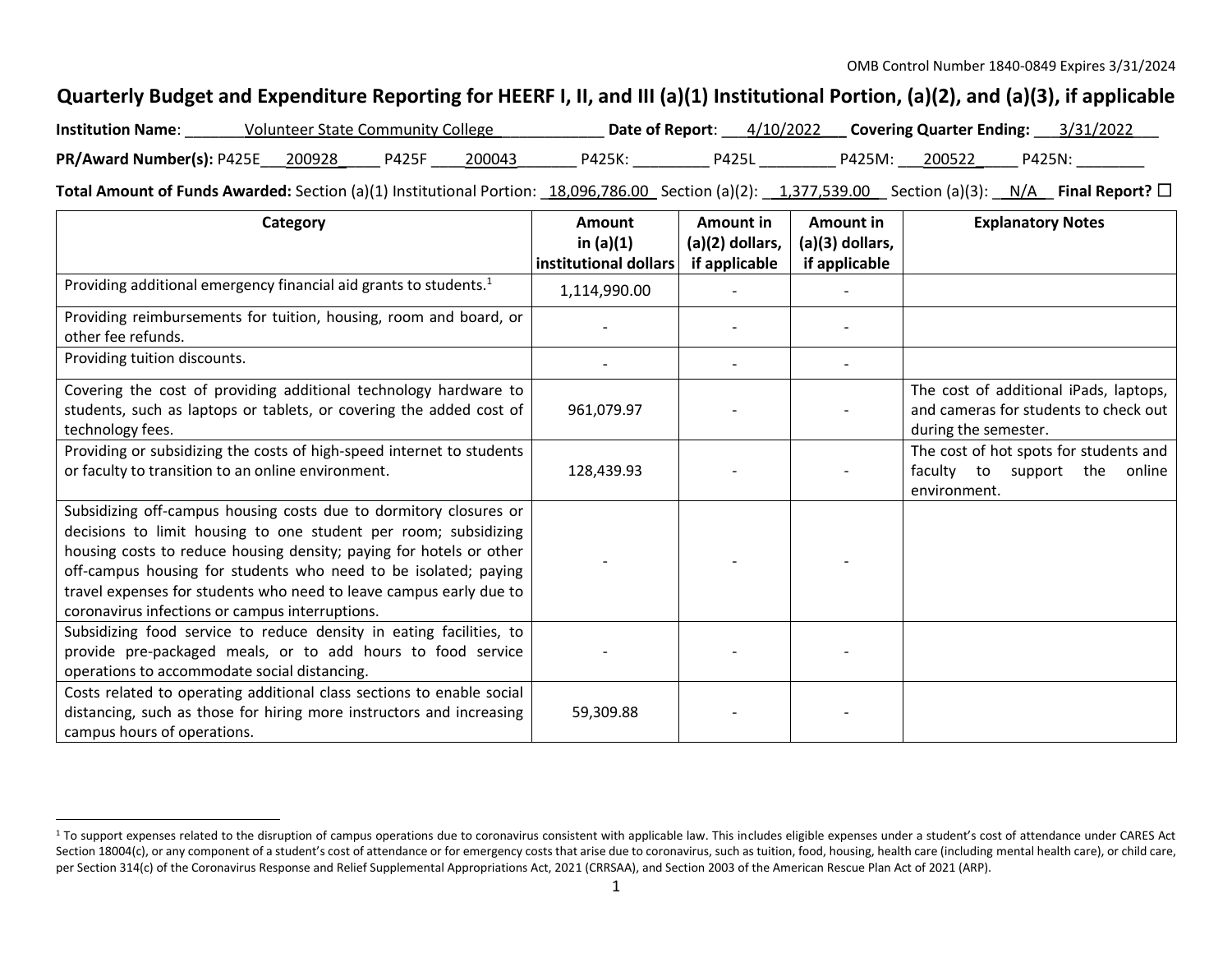OMB Control Number 1840-0849 Expires 3/31/2024

| Category                                                                                                                                                                                                                                                                     | Amount<br>in $(a)(1)$ | <b>Amount in</b><br>(a)(2) dollars, | <b>Amount in</b><br>(a)(3) dollars, | <b>Explanatory Notes</b>                                                                                                                                                                                                         |
|------------------------------------------------------------------------------------------------------------------------------------------------------------------------------------------------------------------------------------------------------------------------------|-----------------------|-------------------------------------|-------------------------------------|----------------------------------------------------------------------------------------------------------------------------------------------------------------------------------------------------------------------------------|
|                                                                                                                                                                                                                                                                              | institutional dollars | if applicable                       | if applicable                       |                                                                                                                                                                                                                                  |
| Campus safety and operations. <sup>2</sup>                                                                                                                                                                                                                                   |                       |                                     |                                     | This cost includes hand sanitizers,                                                                                                                                                                                              |
|                                                                                                                                                                                                                                                                              | 133,633.07            |                                     |                                     | campus signage, sneeze guards, masks,<br>and other PPE.                                                                                                                                                                          |
| Purchasing, leasing, or renting additional instructional equipment and<br>supplies (such as laboratory equipment or computers) to reduce the<br>number of students sharing equipment or supplies during a class<br>period and to provide time for disinfection between uses. | 206,434.70            |                                     |                                     |                                                                                                                                                                                                                                  |
| Replacing lost revenue from academic sources. <sup>3</sup>                                                                                                                                                                                                                   | 2,974,907.00          | 1,377,539.00                        |                                     | Lost revenue due to enrollment<br>declines in FY21 and FY22.                                                                                                                                                                     |
| Replacing lost revenue from auxiliary services sources (i.e., cancelled<br>ancillary events; disruption of food service, dorms, childcare, or other<br>facilities; cancellation of use of campus venues by other organizations,<br>lost parking revenue, etc.). <sup>3</sup> | 114,062.00            |                                     |                                     |                                                                                                                                                                                                                                  |
| Purchasing faculty and staff training in online instruction; or paying<br>additional funds to staff who are providing training in addition to their<br>regular job responsibilities.                                                                                         | 564,853.99            |                                     |                                     | Salary and benefits for faculty and staff<br>to support students in the online<br>environment.                                                                                                                                   |
| Purchasing, leasing, or renting additional equipment or software to<br>enable distance learning, or upgrading campus wi-fi access or<br>extending open networks to parking lots or public spaces, etc.                                                                       | 1,568,811.44          |                                     |                                     | This cost includes the cost of<br>simulation equipment, conference<br>cameras, headphones, and headsets to<br>aid in the delivery of distance learning.                                                                          |
| Other Uses of (a)(1) Institutional Portion funds. <sup>4</sup>                                                                                                                                                                                                               | 322,261.20            |                                     |                                     | 500 downloads of Calm.com app for<br>student use, student counseling<br>sessions, stocking food pantry for<br>students in need, severance pay for<br>staff laid off due to budgetary cuts<br>from decline in student enrollment. |
| Other Uses of (a)(2) or (a)(3) funds, if applicable. <sup>5</sup>                                                                                                                                                                                                            |                       |                                     |                                     |                                                                                                                                                                                                                                  |

<sup>&</sup>lt;sup>2</sup> Including costs or expenses related to the disinfecting and cleaning of dorms and other campus facilities, purchases of personal protective equipment (PPE), purchases of cleaning supplies, adding personnel to increase the frequency of cleaning, the reconfiguration of facilities to promote social distancing, etc.

<sup>&</sup>lt;sup>3</sup> Please see the Department's [HEERF Lost Revenue FAQs](https://www2.ed.gov/about/offices/list/ope/heerflostrevenuefaqs.pdf) (March 19, 2021) for more information regarding what may be appropriately included in an estimate of lost revenue.

<sup>&</sup>lt;sup>4</sup> Please post additional documentation as appropriate and briefly explain in the "Explanatory Notes" section. Please note that funds for (a)(1) Institutional Portion may be used to defray expenses associated with coronavirus (including lost revenue, reimbursement for expenses already incurred, technology costs associated with a transition to distance education, faculty and staff trainings, and payroll).

<sup>&</sup>lt;sup>5</sup> Please post additional documentation as appropriate and briefly explain in the "Explanatory Notes" section. Please note that funds for (a)(2) and (a)(3) may be used to defray expenses associated with coronavirus (including lost revenue, reimbursement for expenses already incurred, technology costs associated with a transition to distance education, faculty and staff trainings, and payroll).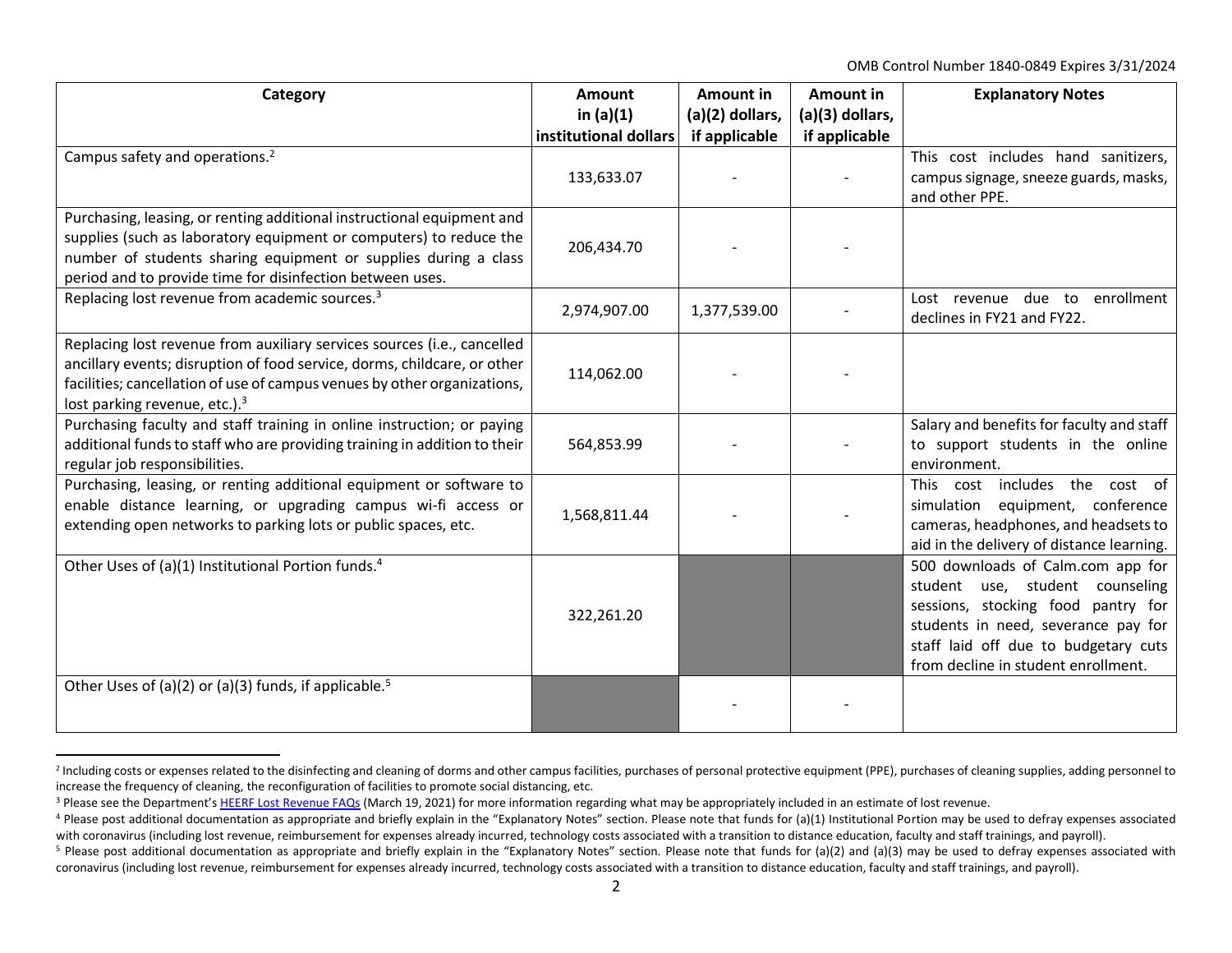OMB Control Number 1840-0849 Expires 3/31/2024

| Category                                       | <b>Amount</b><br>in $(a)(1)$<br>institutional dollars | Amount in<br>$(a)(2)$ dollars, $\vert$<br>if applicable | Amount in<br>(a)(3) dollars,<br>if applicable | <b>Explanatory Notes</b> |
|------------------------------------------------|-------------------------------------------------------|---------------------------------------------------------|-----------------------------------------------|--------------------------|
| <b>Quarterly Expenditures for Each Program</b> | 8,148,783.18                                          | 1,377,539.00                                            | $\overline{\phantom{a}}$                      |                          |
| <b>Total of Quarterly Expenditures</b>         | 9,526,322.18                                          |                                                         |                                               |                          |

## **Form Instructions**

*Completing the Form*: On each form, fill out the institution of higher education (IHE or institution) name, the date of the report, the appropriate quarter the report covers (September 30, December 31, March 31, June 30), the 11-digit PR/Award Number (number is found in Box 2 of your Grant Award Notification (GAN)) for each HEERF grant funding stream as applicable, the total amount of funds awarded by the Department (including reserve funds if awarded), and check the box if the report is a "final report." Institutions that expended HEERF grant funds during the calendar quarter from January 1 – March 30, 2021 are required to post the quarterly report that involved the expenditure of HEERF II CRRSAA and HEERF I CARES Act funds. The Department did not previously affirmatively indicate this reporting requirement was in place for HEERF II CRRSAA funds. As such, institutions may have until the end of the second calendar quarter, June 30, 2021, to post these retroactive reports if they have not already done so. For the July 10, 2021 quarterly reporting deadline, institutions are encouraged, but not required to, submit the quarterly reports (this institutional reporting form and the student quarterly report) to the Department by emailing those reports as PDF attachments to [HEERFreporting@ed.gov.](mailto:HEERFreporting@ed.gov)

In the chart, an institution must specify the amount of expended HEERF I, II, and IIII funds for each funding category: (a)(1) Institutional Portion; (a)(2), and (a)(3), if applicable. (a)(2) funds include Assistance Listing Numbers (ALNs) 84.425J (Historically Black Colleges and Universities (HBCUs)), 84.425K (Tribally Controlled Colleges and Universities (TCCUs)), 84.425L (Minority Serving Institutions (MSIs)), 84.425M (Strengthening Institutions Program (SIP)); (a)(3) funds are for ALN 84.425N (Fund for the Improvement of Postsecondary Education (FIPSE) Formula Grant) and 84.425S (SAIHE). Each category is deliberately broad and may not capture specific grant program requirements. Explanatory footnotes help clarify certain reporting categories. While some items in the chart are blocked out, please note that the blocking of such items is consistent with Department guidance and FAQs and is not definitive. Provide brief explanatory notes for how funds were expended, including the title and brief description of each project or activity in which funds were expended. Do not include personally identifiable information (PII). Calculate the amount of the (a)(1) Institutional Portion, (a)(2) and (a)(3) funds in the "Quarterly Expenditures for each Program" row, and the grand total of all three in the "Total of Quarterly Expenditures" row. Round expenditures to the nearest dollar.

*Posting the Form*: This form must be conspicuously posted on the institution's primary website on the same page the reports of the IHE's activities as to the emergency financial aid grants to students made with funds from the IHE's allocation under (a)(1) of the CARES Act, CRRSAA, and ARP (Student Aid Portion) are posted. It may be posted in an HTML webpage format or as a link to a PDF. A new separate form must be posted covering each quarterly reporting period (September 30, December 31, March 31, June 30), concluding after either (1) posting the quarterly report ending September 30, 2023 or (2) when an institution has expended and liquidated all (a)(1) Institutional Portion, (a)(2), and (a)(3) funds and checks the "final report" box. IHEs must post this quarterly report form no later than 10 days after the end of each calendar quarter (October 10, January 10, April 10, July 10). Each quarterly report must be separately maintained on an IHE's website or in a PDF document linked directly from the IHE's HEERF reporting webpage. Reports must be maintained for at least three years after the submission of the final report per 2 CFR § 200.333. Any changes or updates after initial posting must be conspicuously noted after initial posting and the date of the change must be noted in the "Date of Report" line.

## **Paperwork Burden Statement**